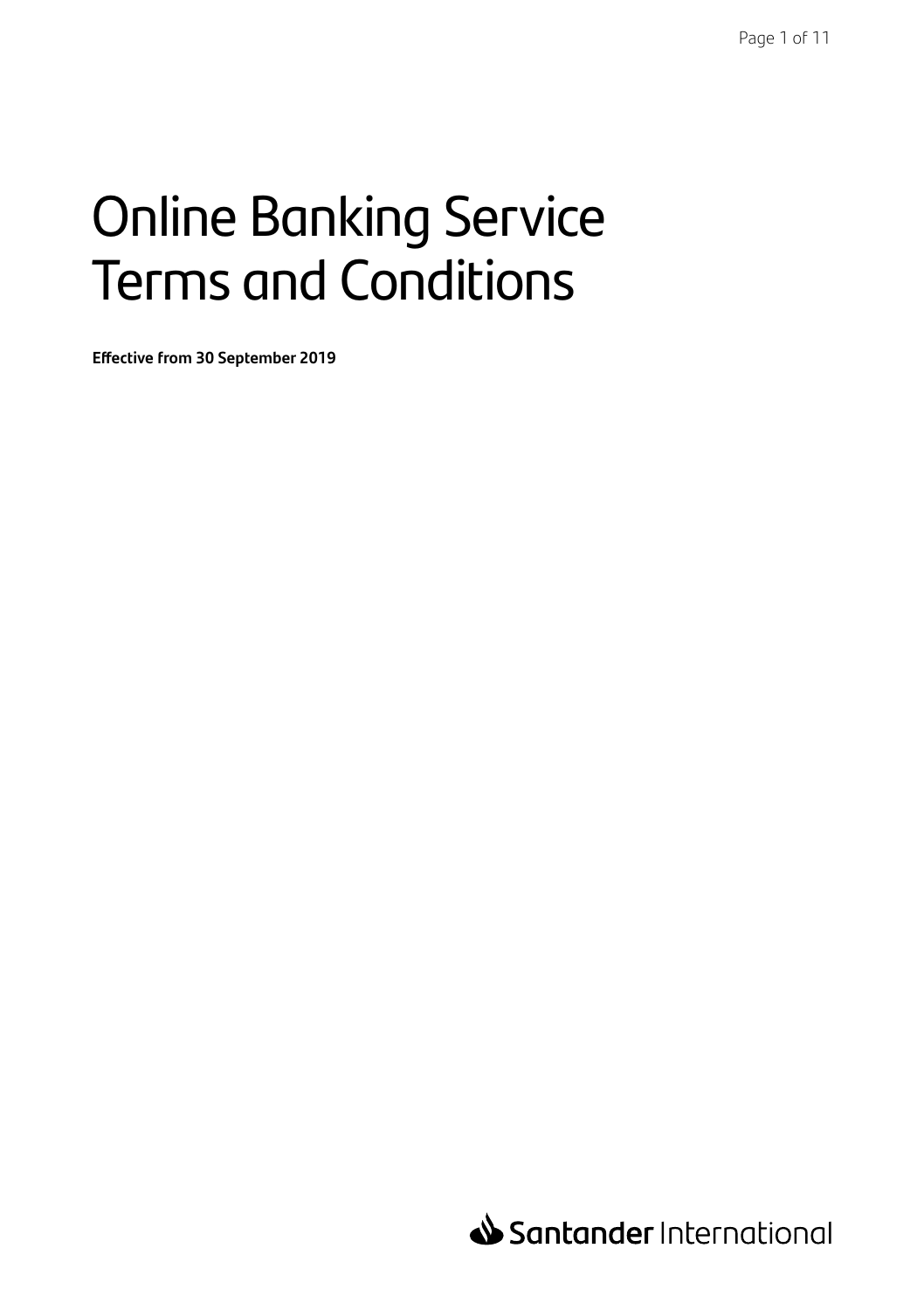# **Contents**

| Introduction                                                                            | 3  |
|-----------------------------------------------------------------------------------------|----|
| Definitions                                                                             | 3  |
| Section 3 - Online Banking Service                                                      | 4  |
| Section 4 – Specification and Performance of the Service                                | 4  |
| Section 5 - Instructions                                                                | 5  |
| Section 6 - Paper-free                                                                  | 5  |
| Section 7 - Security                                                                    | 5  |
| Section 8 – Responsibility for Transactions when using the Service                      | 8  |
| Section 9 - Encryption: Use of the Service outside the<br>Crown Dependencies and the UK | 9  |
| Section 10 – Termination and Suspension of the Service                                  | 9  |
| Section 11 – Changes to these Conditions                                                | 10 |
| Section 12 - General                                                                    | 10 |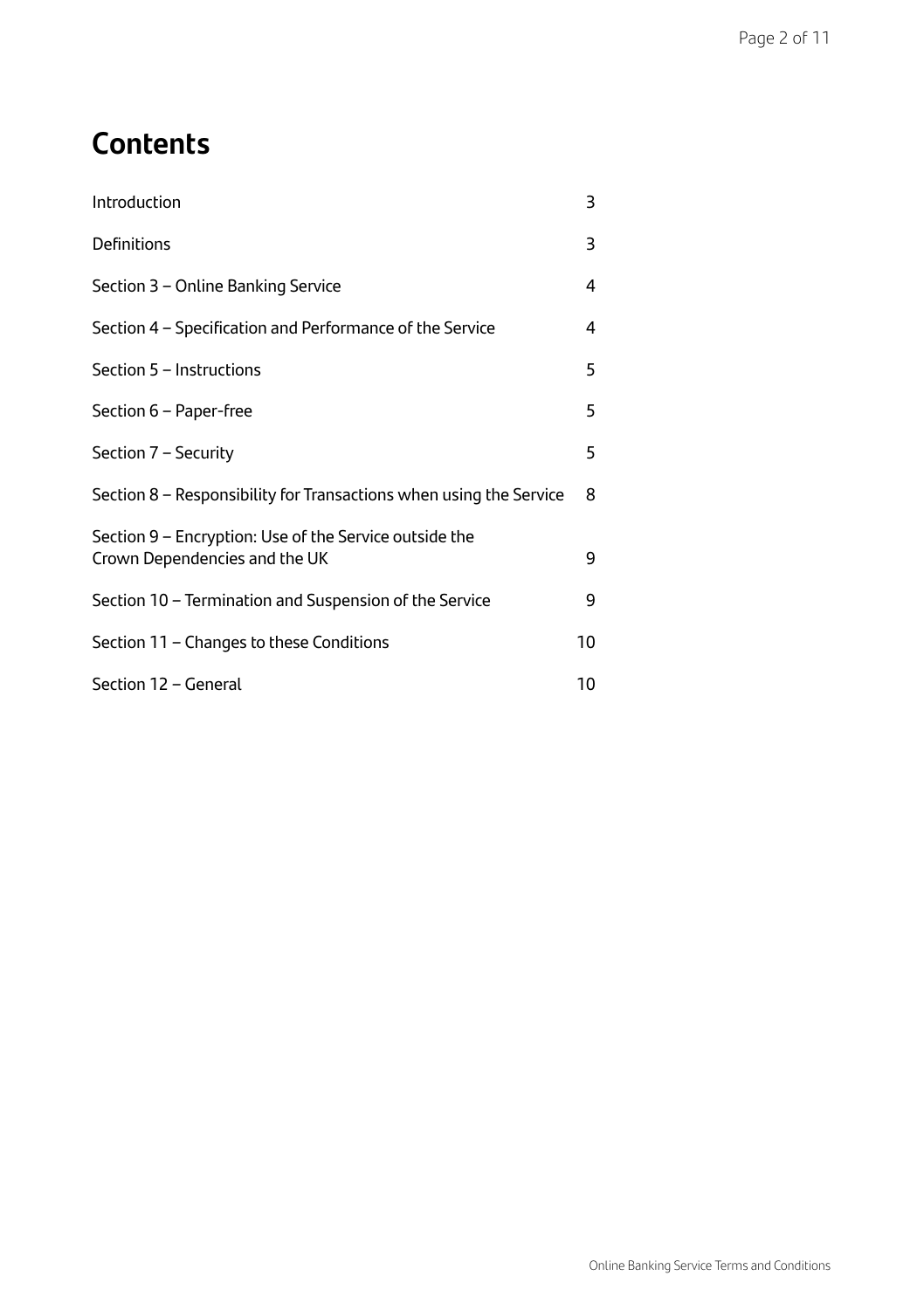# **Introduction**

This document contains the Terms and Conditions ('Conditions') applicable to Our Online Banking Service (the 'Service'). These Conditions are in addition to Your Account Terms.

If there is a difference between these Conditions and Your Account Terms, or Our Website Legal details, in respect of Your use of the Service, then these Conditions shall apply. If there is a difference between these Conditions and Your Account Terms in respect of other aspects of Your Account, the Conditions in Your Account Terms shall apply.

Please read these Conditions carefully, print them and keep them in a safe place as You may want to refer to them in the future although You can request all appropriate information together with a copy of these Conditions, the Account Terms and full details about the Service at any time via Our Website, by contacting Us or via Our Telephone Banking Service.

# **Definitions**

Terms used in these Conditions should be interpreted as defined in the General Terms & Conditions, with the exception of the following additional items:

**'Account Terms'** means the General Terms and Conditions;

**'Agreement'** means the agreement You enter into with Us which comprises these Conditions, Your Account Terms and the Website Legal details:

**'Conditions'** means these Conditions;

**'Instruction'** means any instruction which is given to Us through any of this Service using Your Security Details;

**'Mobile Device'** means a telephone or other device with access to a cellular radio system that allows users to make and receive telephone calls, text messages and utilise data services among other features, that can be used over a wide area without a physical connection to a network and through which a customer may access and use any Service such as a mobile smartphone, tablet computer, or similar service;

**'Our Website'** means the website address at www.santanderinternational.co.uk;

**'Service'** means the Online Banking Service;

**'We'**, 'Our' and 'Us' means Santander International, which is the trading name of Santander Financial Services plc, acting through its Isle of Man and Jersey branches;

**'Website Legal'** means the conditions of use which govern the use of Our Website and which can be found on Our Website;

**'You'** and 'Your' means the person who registers for or activates the Service;

**'Your Equipment'** means all such compatible equipment and devices, software, communication lines (including public communication lines) and other Mobile Devices used and required by You to properly access any of the Services.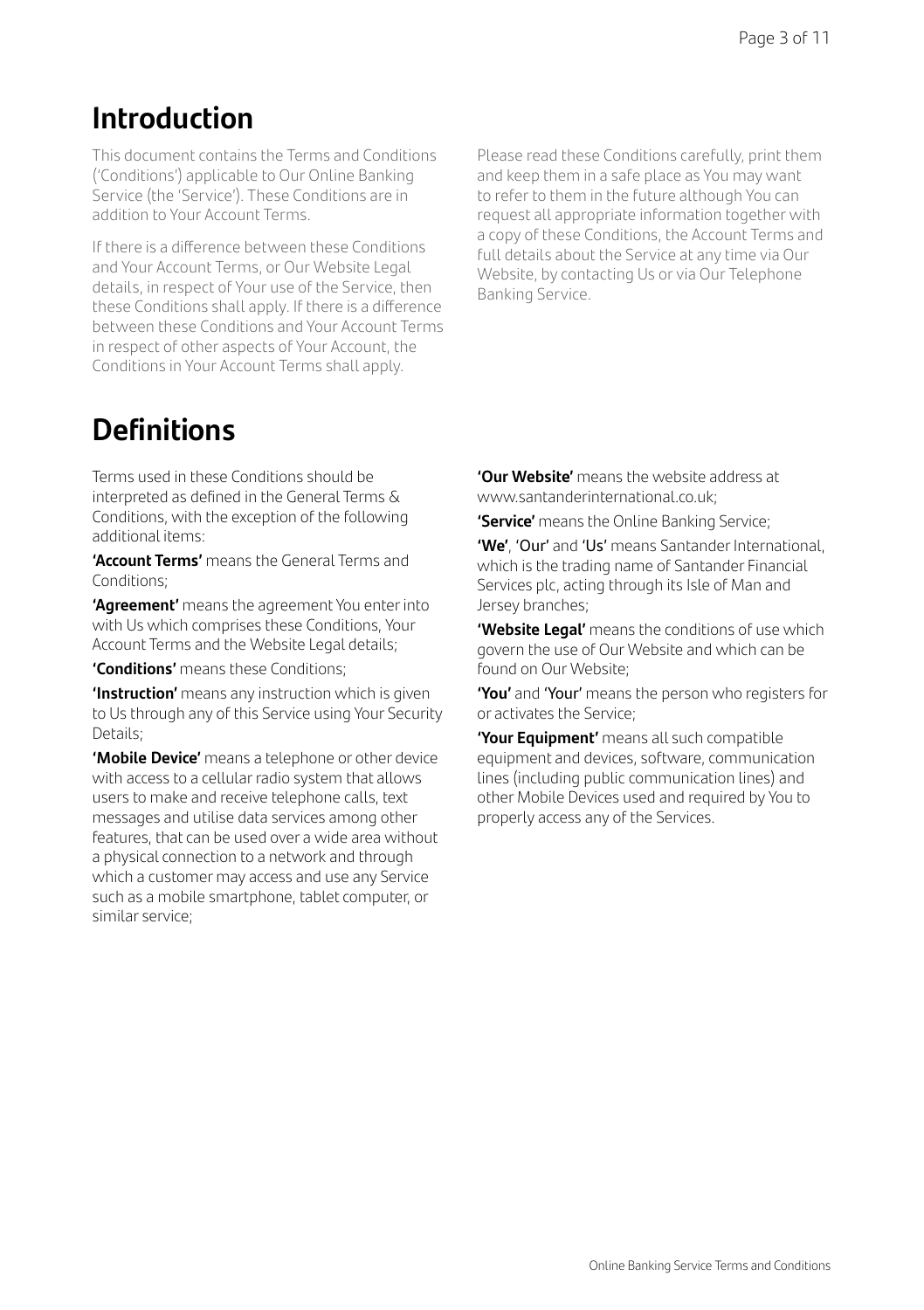# **3. Online Banking Service**

- 3.1 The Online Banking Service allows You to:
	- a) obtain information relating to the balance and transactions on Your Account;
	- b) instruct Us to transfer money from Your Account or between Accounts You hold with Santander International;
	- c) use such other facilities as We may from time to time make available through the Online Banking Service.
- 3.2 To access the Online Banking Service You must have at least one active Santander International Account and be registered for Our Telephone Banking Service. Before You can use the Service You must call Our customer services team who will provide You with a Membership Number and send You an Activation Code by email.
- 3.3 Your Security Details for the Online Banking Service will consist of:
	- a) a Membership Number; and
	- b) any other Security requirements We may notify to You.

 We reserve the right to change the Security Details We ask for without prior notification.

 If You are a joint Account Holder, each person named on the Account can register for the Online Banking Service. Each Joint Account Holder will have separate Security Details to access and use the Service.

3.4 Please refer to Condition 5 for details on Instructions via the Services.

# **4. Specification and Performance of the Service**

- 4.1 We may change the minimum specification You require to access any of the Services and make operational changes to and alter the services currently available at any time. We will always notify You of such a change by either placing a message on Our Website, or by writing to you. If a change in specification results in Your Equipment becoming incompatible with Our Service, the requirements of the Service or in You being unable to perform all of the functions of the Service previously performed, You are responsible for replacing or modifying Your Equipment so that You may properly access the Service.
- 4.2 You are responsible for obtaining and maintaining Your Equipment and for ensuring that it is compatible with the Service and that You are authorised to use Your Equipment where You do not own it or a third party has rights in relation to it (for example, third party software licences or ownership of mobile devices). We have no responsibility or liability with respect to Your Equipment.
- 4.3 You must pay all telephone, mobile, internet service provider and other charges You incur in accessing and using the Service. All telephone calls between Us and You may be monitored to make sure that We carry out Your instructions correctly and will be

recorded for security, training and quality control purposes.

- 4.4 We cannot guarantee:
	- a) the speed at which You will be able to access and use the Service;
	- b) Your ability to receive or the speed with which You will receive One Time Passcodes;
	- c) that You will have uninterrupted or continuous access to the Service.
- 4.5 We shall use reasonable endeavours to keep the Service free from viruses and corrupt files but due to the nature of the Service (in particular the fact that the Service uses the internet to communicate with You) We cannot guarantee that the Service is free from infection by viruses or anything else with contaminating or destructive properties. We recommend that where practicable You 'virus check' information We send You through the Service. We shall not be liable for any loss or damage You suffer if Your Equipment is infected by a virus or corrupt file unless it is proven that such loss or damage is the direct result of Our negligence or deliberate default.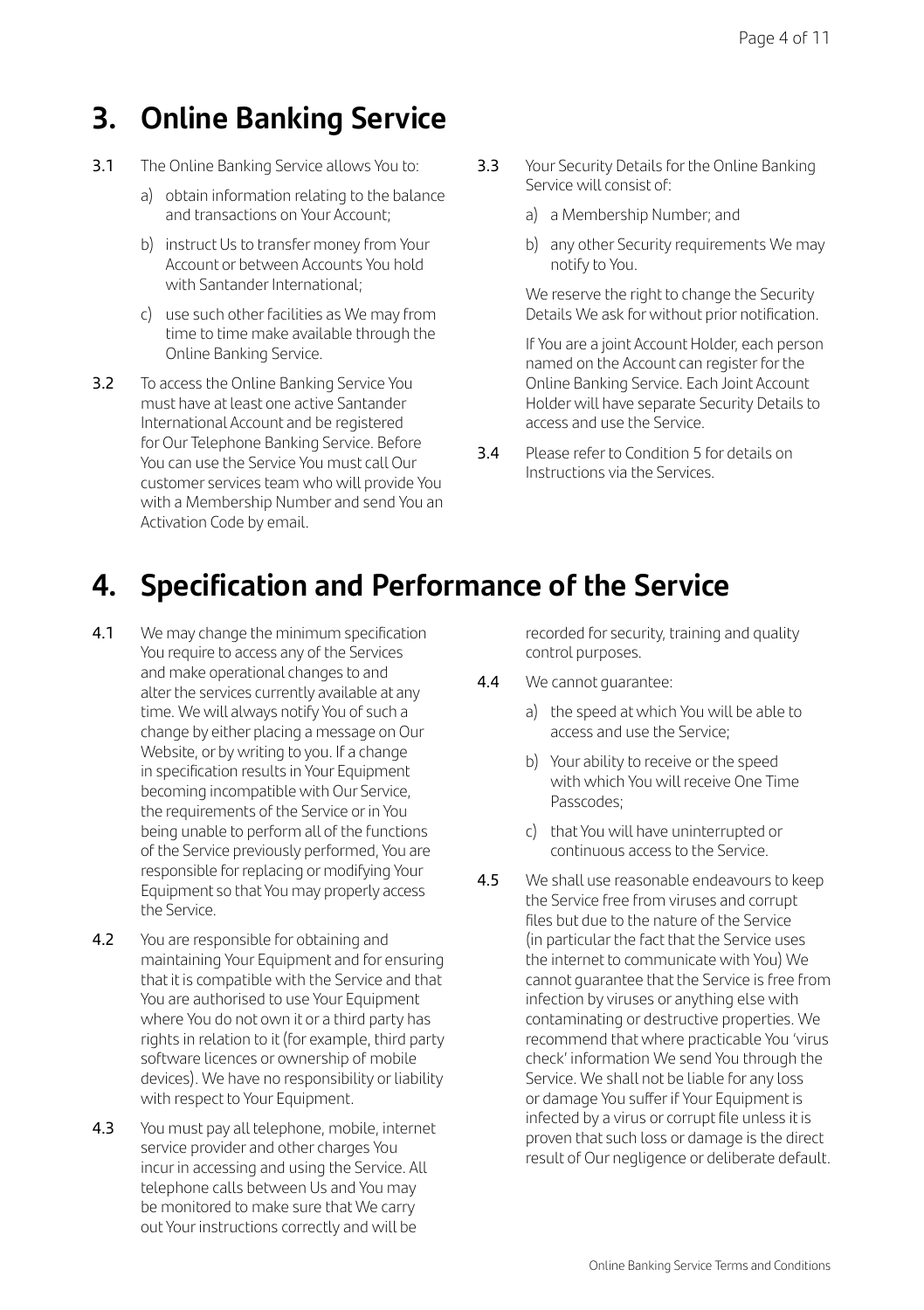# **5. Instructions**

- 5.1 When using the Service You must follow any instructions and adhere to any guidance We issue in respect of the Service. We may vary Our instructions and guidance at any time. We will tell You about changes either on Our Website or by writing to You. You should always check that You are complying with Our most up to date instructions/guidance.
- 5.2 For security reasons, it is a condition of Your Account and of the Service, that We are satisfied of Your identity. Accordingly, We will be entitled not to act on Your Instructions if We are in doubt as to Your identity.
- 5.3 Whenever You use the Service the use of Your Security Details authorises Us to act on any Instruction We receive and provide the Service You requested and We will treat Your use of Your Security Details as Your consent to conduct any payment or other instructions You give using the Service. If necessary such authorisation shall allow Us to debit Your Accounts with any amounts We have paid or charges You have incurred in connection with any such Instruction, even if the Instruction

#### **6. Paper-free**

6.1 You can choose to become paper-free on all of Your eligible accounts. Becoming paperfree means that You will no longer receive paper Statements. Instead statements will be saved for You in the Service.

**7. Security**

- 7.1. The One Time Passcode
- 7.1.1 The One Time Passcode is an added security function integral to Your use of the Service. For the One Time Passcode to operate You must have registered Your mobile phone number with Us in respect of Your Account(s). The registered mobile phone must be able to receive calls and automated text messages from Us.

has not been authorised by You. However, Your liability for transactions carried out in connection with Instructions You have not authorised will be limited in the manner described in Your Account Terms.

- 5.4 For unauthorised, incorrect and failed payments, please see Your Account Terms.
- 5.5 You must make sure that Your Instructions and any information You give to Us is accurate and complete. If You do not and You suffer a loss We shall not be liable. It is therefore important that You take care when issuing any Instructions.
- 5.6 We may place messages or directions on Our Website (including notices of changes to the Services and changes to these Conditions, in addition to notifying You of any changes to these Terms and Conditions in accordance with Condition 11 below). You should check Our Website regularly for such messages or direction. It is Your responsibility to ensure that You update Us on any changes to Your mobile phone number and other contact details.

You can amend Your paper-free settings at any time and Joint Account Holders will not be affected by any choice You make to Your paper-free settings. Some documents not covered by Your marketing preferences will still need to be sent to You by paper and some Accounts are paper-free only Accounts.

7.1.2 If You do not register a mobile phone number with Us You will not be able to access the Service.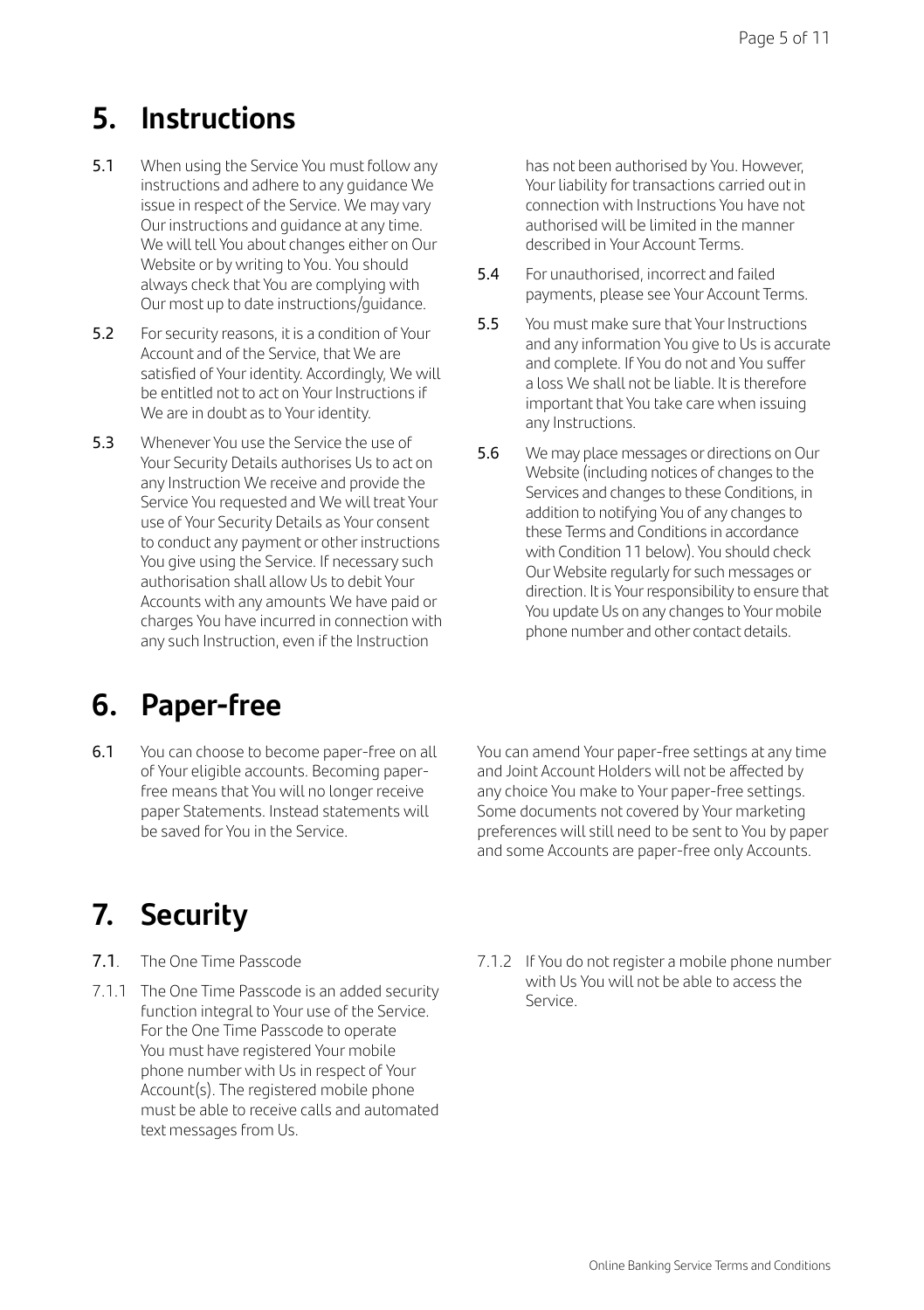- 7.1.3 You will be sent a text message containing a One Time Passcode to the mobile phone number registered with Us for use of the One Time Passcode function. This One Time Passcode and associated information contained in the text will allow You to verify and complete certain transactions when using the Service in conjunction with Your Security Details. This One Time Passcode can only be used once per transaction and will expire as soon as You use it or if Your session using a particular Service is ended before the One Time Passcode is used. The Service will prompt You when a separate One Time Passcode is required.
- 7.1.4 Repeated failure to use the correct One Time Passcode will prevent You from completing the transaction.
- 7.1.5 If You are sent a One Time Passcode to Your mobile phone but do not receive it (after checking that You have mobile reception), You can request a new One Time Passcode by requesting the transaction again.
- 7.1.6 Whenever You use the One Time Passcode function You must take all reasonable precautions to prevent anyone else from accessing Your confidential information including the One Time Passcode(s) that will be sent to You. You must never disclose Your One Time Passcode verbally to any individual even if they claim to be Our employees or agents or the Police.
- 7.1.7 We will only ever send You a One Time Passcode when You have requested specific transactions or changes to Your Account(s) whilst using the Service or We need to verify Your identity.
- 7.1.8 In requesting to use the One Time Passcode service function You agree that You will notify Us as soon as possible should any of the following occur, by telephoning 08000 84 28 88 or +44 (0)1534 885 000 from abroad;
	- a) Your registered mobile phone number changes;
	- b) Your contract with Your mobile phone network operator ends;
	- c) You suspect that someone else knows Your Security Details;
- d) Your registered mobile phone is lost, stolen or no longer under Your control. You also agree that You will notify Your mobile phone network provider if Your registered mobile phone is lost, stolen or no longer under Your control.
- 7.1.9 At Our discretion We may provide a secure token in lieu of the requirement to register a mobile phone number. This secure token will generate the One Time Passcode referred to in clause 7.1. The secure token remains Our property and must be returned to Us when We request that You do so.
- 7.2 You must:
	- a) memorise Your Security Details and securely destroy anything containing Security Details as soon as You receive it. When You set or change Your Security Details, You must ensure these cannot be easily guessed, e.g. do not use Your date of birth for Your Password or Security Number. Never write down or record Your Security Details in a way that they could be understood by anyone else. Never allow anyone else to use Your Security Details;
	- b) not quote the Security Details when You contact Us unless You are providing the information to Us in response to questions We ask as part of Our security procedures when You call Our Telephone Banking Service. When You give any Security Details over the phone, You must make sure that You cannot be overheard. Neither the Police nor Us will ever contact You to ask You to reveal Your Security Details;
	- c) always access Our Online Banking Service via Our Website or by typing Our Website address into Your web browser. Never go to Our Online Banking Service from a link in an email and enter Your Security Details;
	- d) only enter an item of Your Security Details when You are requested to do so by Our Online Banking Service screen;
	- e) never use computer software or a computer browser facility to record Your Security Details apart from Your ID which You may choose to store on Your Equipment;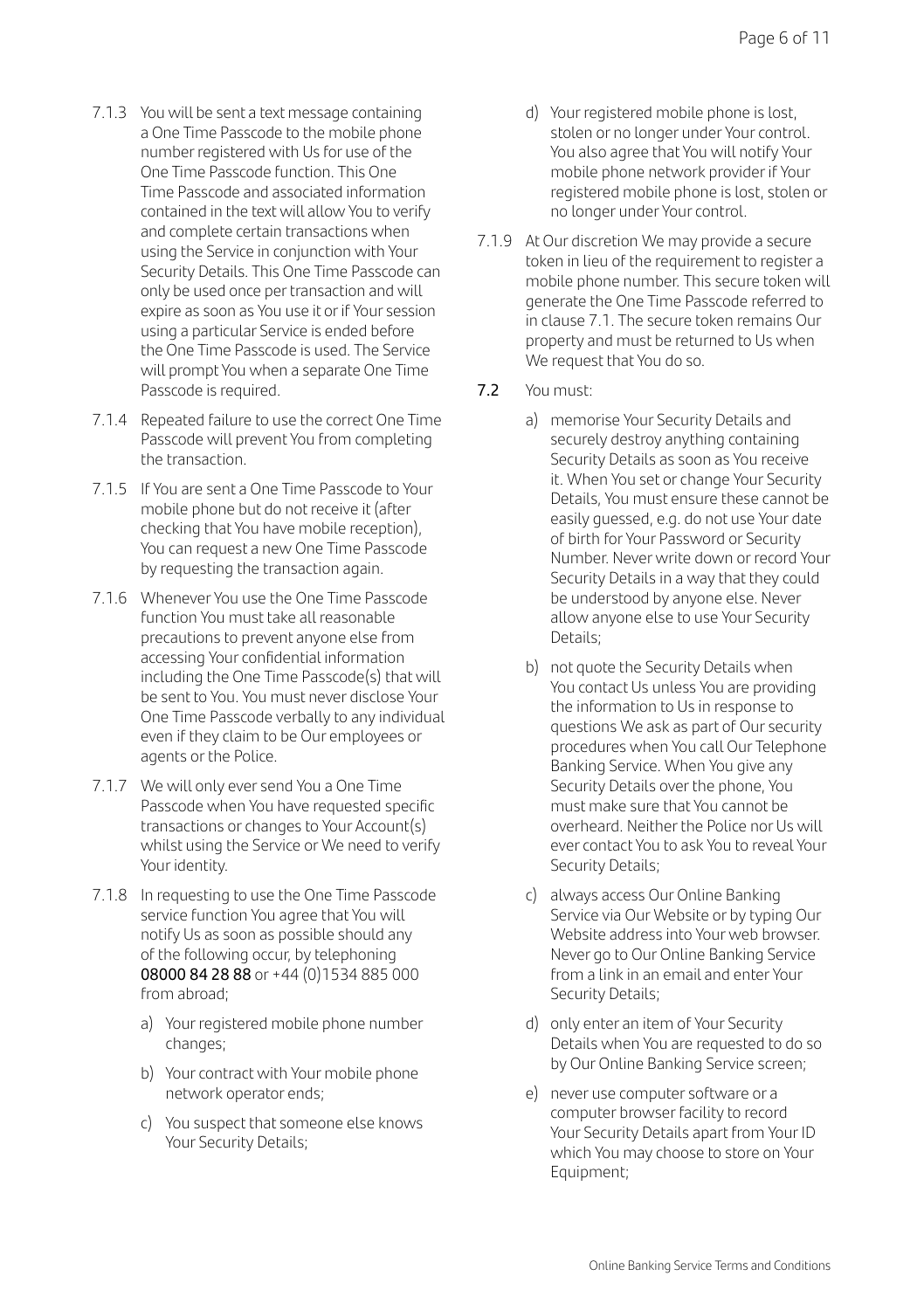- f) follow any advice or guidance We give You when using any Service (for Our Online Banking Service You can visit https://www.financialfraudaction.org. uk/consumer/advice/protect-youronlinemobile-banking/ for useful information about protection against internet fraud);
- g) take reasonable steps to keep Your Equipment (including Your personal computer, any device and any mobile phone You have registered with Us for use of any of Our Service) secure and do not leave Your Equipment unattended without locking access to it so that it cannot be used to access or use the Service. If You lose Your Equipment, including any confidential, sensitive or personal information contained in it or it is stolen or You become aware that third parties have gained access Your Equipment You must notify Us immediately and change Your Security Details. If You fail to tell Us then We are not responsible if Your Account information becomes known to someone else where We have continued the use of the Service unaware of such loss or that a third party has gained access to Your Equipment. You should also protect Your Equipment's software from any viruses and attacks by third parties by using the latest anti-virus software and a personal firewall as appropriate;
- h) be satisfied that no other person can see, overhear or copy Your Security Details and never access the Service from any computer, mobile phone or device connected to a public internet wi-fi network or access point such as an internet café;
- i) follow the security procedures which are recommended by the manufacturer or service provider of the computer, device or mobile phone which You use to access any Service; and
- j) always be sure that You know the person You are sending money to and that You are happy with the reason You are sending money. You can find advice and guidance on how to avoid becoming a victim of common scams within the Security Centre content of Our Website.

 Our digital services may use Your location data or information about Your device in order to prevent and detect fraud. For example, We may check if You are in the country where Your payments are being made in instances where We suspect fraud on Your Account. We will not use this information for any other purpose.

- 7.3 You must tell Us as soon as You can by telephoning 08000 84 28 88 or +44 (0)1534 885 000 from abroad
	- a) You become aware of any error or any suspected error in the Service or in any transaction resulting from using the Service. You should check Your Account statements carefully; or
	- b) You suspect or discover that someone else knows Your Security Details or You believe that Your Security Details may have been misused.
- 7.4 We may, without obtaining Your prior permission, give information to the Police or to a regulatory authority about You with regards any misuse or abuse of Your Security Details or of the Service.
- 7.5 We may ask You to change Your Security Details at any time and for any reason. You must change Your Security Details if We ask You to. We will tell You how to use Your Security Details and how and when You need to change them.
- 7.6 If We make any change to the security procedures (such as to Your Security Details) We will tell You of Our intention to do so beforehand, unless We are unable to tell You beforehand, in which case, We will tell You immediately after We do so.
- 7.7 We can withdraw or suspend Your Security Details with immediate effect:
	- a) if We believe that this is necessary for security reasons; or
	- b) to prevent suspected unauthorised or fraudulent use of Your Account; or
	- c) where there is a significantly increased risk that You will not be able to repay any money You owe Us; or
	- d) for any reason provided for in Your Account Terms.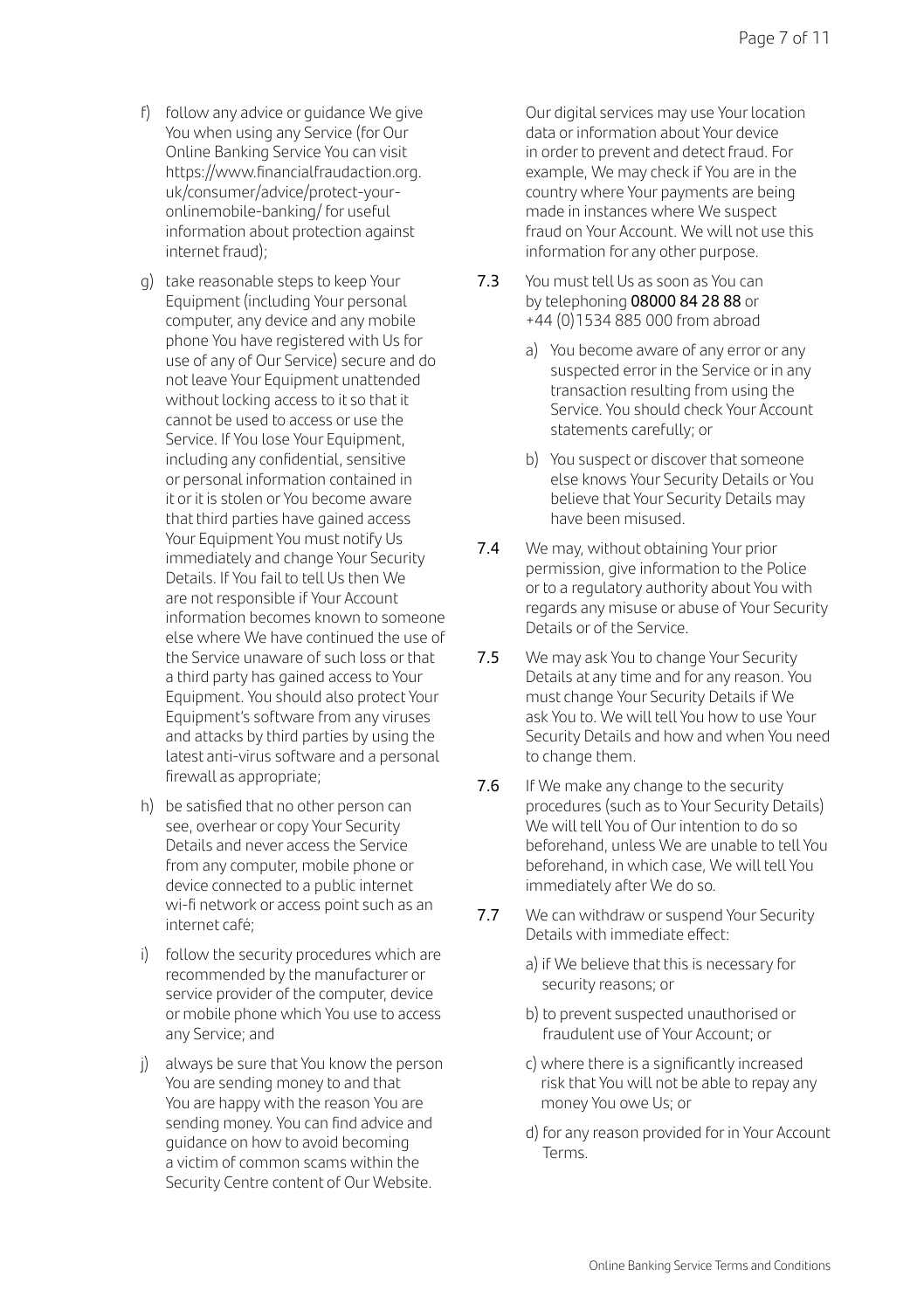We may do this for example if there have been too many unsuccessful attempts to access Your Account(s) using incorrect Security Details.

- 7.8 If We withdraw or suspend Your Security Details:
	- a) We will tell You beforehand, unless We are unable to tell You beforehand, in which case, We will tell You immediately afterwards;
	- b) We do not have to tell You that We are withdrawing Your Security Details, if doing so would compromise Our security or be unlawful; and
	- c) You can request new Security Details by speaking to Us at one of Our branches or by telephone. We can then reactivate and/or replace Your withdrawn Security Details as soon as possible, provided that the reason for their withdrawal or suspension no longer exists.
- 7.9 We take all reasonable steps to safeguard the security of Your confidential information when You use the Services but We cannot guarantee the security of any confidential information that is transmitted through the internet or via a mobile phone network.
- 7.10 You must always exit any Service (including any device or mobile phone) when leaving Your Equipment unattended and before You allow anyone else to use Your Equipment. Please be aware of other people around You (for example in public places such as cafés). You must close Your browser session once You have logged out of the Service and close any other device or mobile phone used to access the Service. For Your security You will be automatically logged out of the Online Banking Service after ten minutes.
- 7.11 Please act on any additional instructions We give You. Any additional instructions will reflect good security practice, taking account of developments in e-commerce.
- 7.12 It is a condition of Your use of the Service that You follow the safeguards set out in these Conditions.

# **8. Responsibility for Transactions when using the Service**

8.1 Your Account Terms shall also apply in addition to these Conditions. Your Account Terms contain terms and conditions which relate to responsibility for transactions on Your Account and which detail Your and Our obligations in respect of unauthorised, incorrect and failed payments. We have the right not to refund any unauthorised transaction on Your Account in the circumstances listed in Your Account Terms and these Conditions. Please refer to Your Account Terms.

> If You dispute that You have carried out a transaction using the Service We will investigate and shall expect You to co-operate with Us and the Police in any investigations.

- 8.2 If You believe that Your Security Details may have been misused or You believe that Your Security Details have become known to another person, then You must notify Us as soon as possible by telephoning 08000 84 28 88 or if You call from overseas +44 (0)1534 885 000.
- 8.3 You will be liable for all transactions or payments requested from Your Account using the Service and/or any charges or interest incurred on the Account as a result of any of those transactions or payments or payment requests in the following cases:
	- a) any misuse, fraud or abuse of any Service by You; or
	- b) You have disclosed Your Security Details to another person; or
	- c) You failed to follow any of the safeguards set out in these Conditions and Your Account Terms.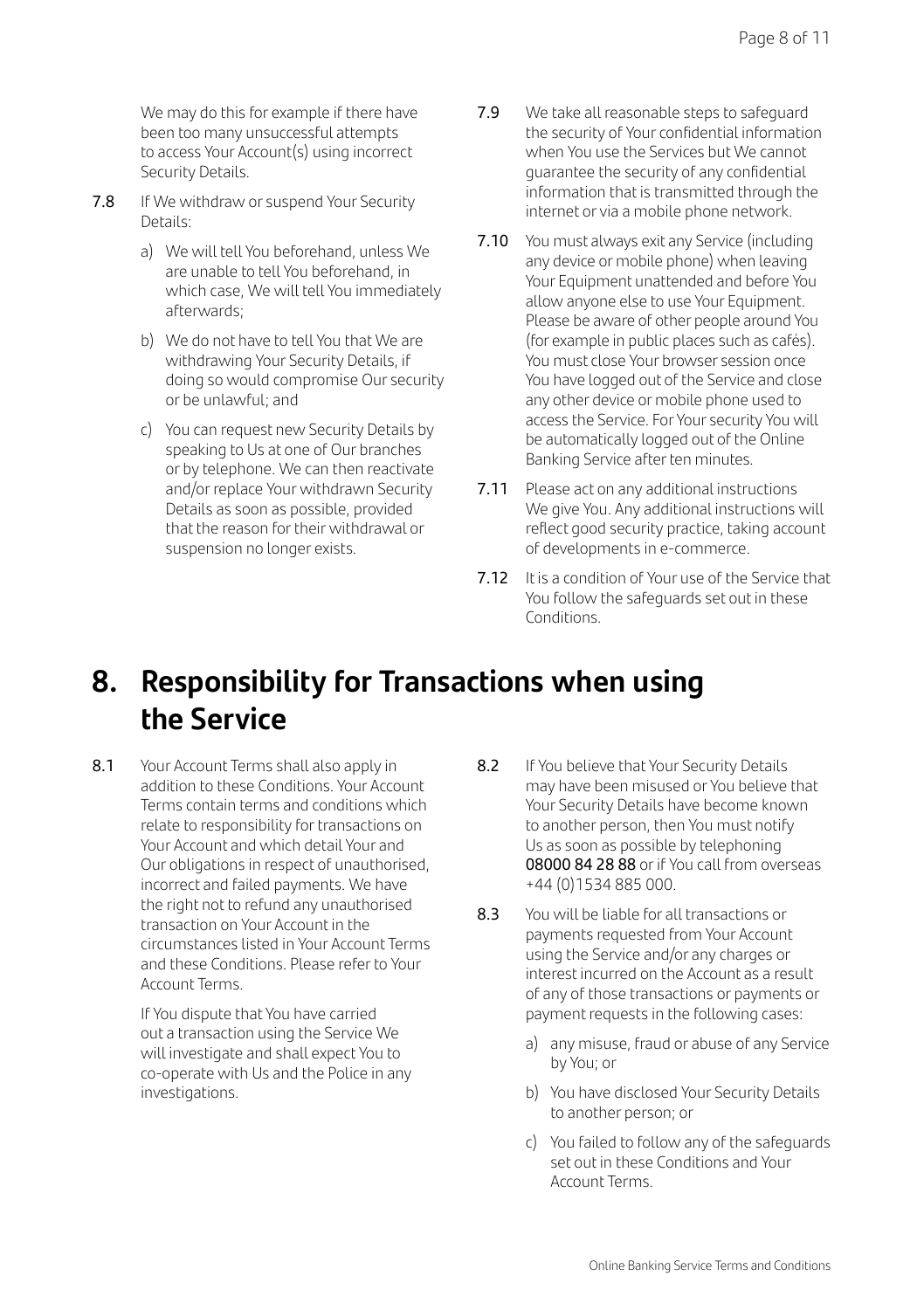# **9. Encryption: Use of the Service outside the Crown Dependencies and the UK**

9.1 The Service uses a high level of encryption and the use of such encryption may be illegal in some countries outside of the Crown Dependencies and the UK. You should ensure that You do not knowingly use the Services if this is not

permitted by local law and We shall not be liable for any loss, damage or other outcome suffered by You as a result of Your use or You not being able to use the Service in these countries.

#### **10. Termination and Suspension of the Service**

- 10.1 You can end Your use of the Service at any time by telephoning 08000 84 28 88 or if You call from overseas +44 (0)1534 885 000 or by writing to Us at Customer Services, 13-15 Charing Cross, St Helier, Jersey JE2 3RP, Channel Islands. When considering whether to end Your use of the Online Banking Service please bear in mind that You may need to have access to the Online Banking Service or Telephone Banking Service in order to operate certain Accounts.
- 10.2 In addition to the provisions set out in Conditions 7.8 and 7.9 above We may close or suspend Your use of the Service, or any part of it, or withdraw any or all of Your Security Details at any time. If We decide to do this, We will wherever possible give You at least thirty days notice in writing to You unless there are exceptional circumstances, for example, We believe You are no longer eligible for the Account, You have given Us false information or have otherwise acted dishonestly in Your dealings with Us, You or someone else are using the Account illegally or fraudulently, You have acted abusively or violently towards Our members of staff or You are in significant breach of these Conditions (or if You have failed to remedy a breach where We have asked You to do so), where We may give You immediate notice or less than thirty days notice.
- 10.3 For security reasons Your Security Details enabling You to access the Service will be automatically de-activated if You have not carried out any transactions using the Service for any twelve month period commencing from the date of the last transaction You made using the Service. The de-activation

will occur at the end of any such twelve month period after which You will no longer be able to carry out any transactions using the Service. We will send You a reminder not less than thirty days before any de-activation date.

 If You wish to re-register for access to or use of Our Service You can do so via Our Website or You can use Our Telephone Banking Service to request new Security Details.

- 10.4 If We need to carry out maintenance or improvement work to the Service or if We are required to do so by circumstances beyond Our control We may have to withdraw or suspend the Service so that it ceases to be available to any of Our customers. If We do this, We will give You prior notice by either putting a notice on Our Website or by letter sent to Your Correspondence Address last made known to Us. We may be unable to give You prior notice if the maintenance or repair work is urgent and important or due to circumstances beyond Our reasonable control.
- 10.5 Your use of the Service will end automatically if You close all of your Accounts.
- 10.6 If Your use of the Service ends:
	- a) rights and liabilities which have accrued at that time will continue to apply between Us;
	- b) any of these Conditions that can continue to apply will do so;
	- c) We may still carry out Instructions received from You but not processed by Us at that time.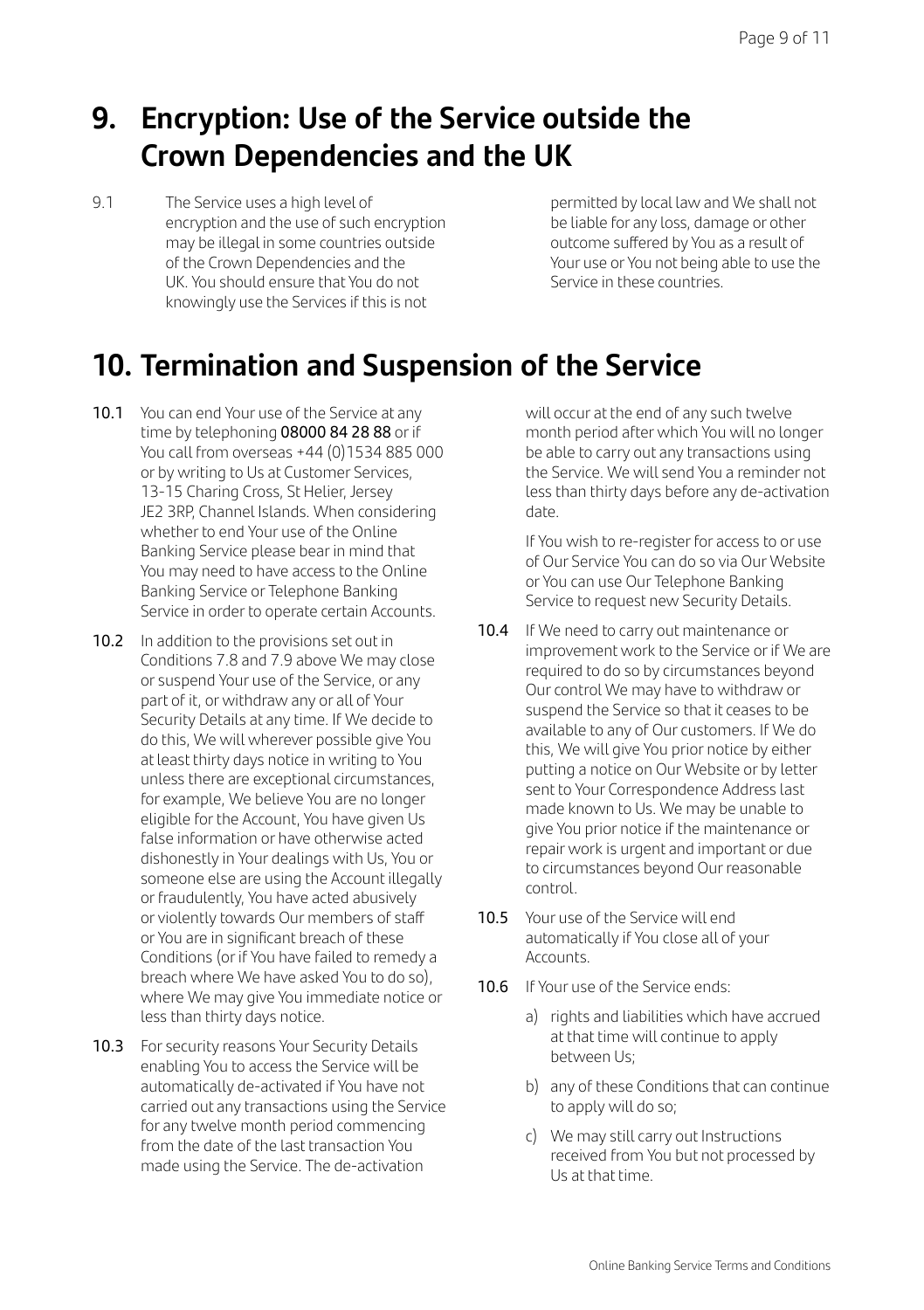# **11. Changes to these Conditions**

- 11.1 We may change these Conditions at any time provided We give You notice as described in these Conditions.
- 11.2 If We wish to make a change to these Conditions, We will give You:
	- a) at least thirty days notice of any change to a Condition that relates to any withdrawal or payment service that We provide as part of the Service; or
	- b) at least thirty days notice of a change to any other Condition that is to Your disadvantage; or
	- c) otherwise, We will give You notice within thirty days of making that change.
- 11.3 With regard to Condition 11.2 a) above, at any time up to thirty days from the date of any such notice given and with respect to Condition 11.2.b) above, at any time up to thirty days of any such notice given You may, without notice, stop using the Service immediately, without charge. If You do not notify Us that You are not happy with any of the changes before the end of the relevant notice period, You will be deemed to have accepted the changes. We will tell You about any change provided for in Condition 11.2.c) within the thirty days by displaying a notice on Our Website.
- 11.4 We can give You notice in any of the following ways: a notice displayed on Our Website, by post or by any other means We deem necessary.

# **12. General**

- 12.1 You may not pass on to anyone else any of the rights, obligations or interests created in these Conditions but, subject to any legal requirements, We may do so at any time.
- 12.2 Apart from You and Us, no other person has any right to enforce any of the terms of these Conditions.
- 12.3 Fach of these Conditions is separate from all other Conditions, so that if one is found to be invalid or unenforceable this will not affect the validity of any of the others.
- 12.4 If We do not enforce any of the rights We have under these Conditions, or if We delay in enforcing them, that does not stop Us from taking any action to enforce Our rights in the future.
- 12.5 The headings used in these Conditions are for ease of reference only and shall not affect the meaning of these Conditions.
- 12.6 We or You may contact each other by post, telephone, electronic mail or by any other means We agree. We may ask You such security questions as are necessary to confirm Your identity.
- 12.7 The law applicable to these Conditions and the courts having jurisdiction in the event of any dispute arising hereunder shall be as set out in Your Account Terms.
- 12.8 These Conditions are available only in English and all communications from Us will be in English. We will only accept communications and instructions from You in English.